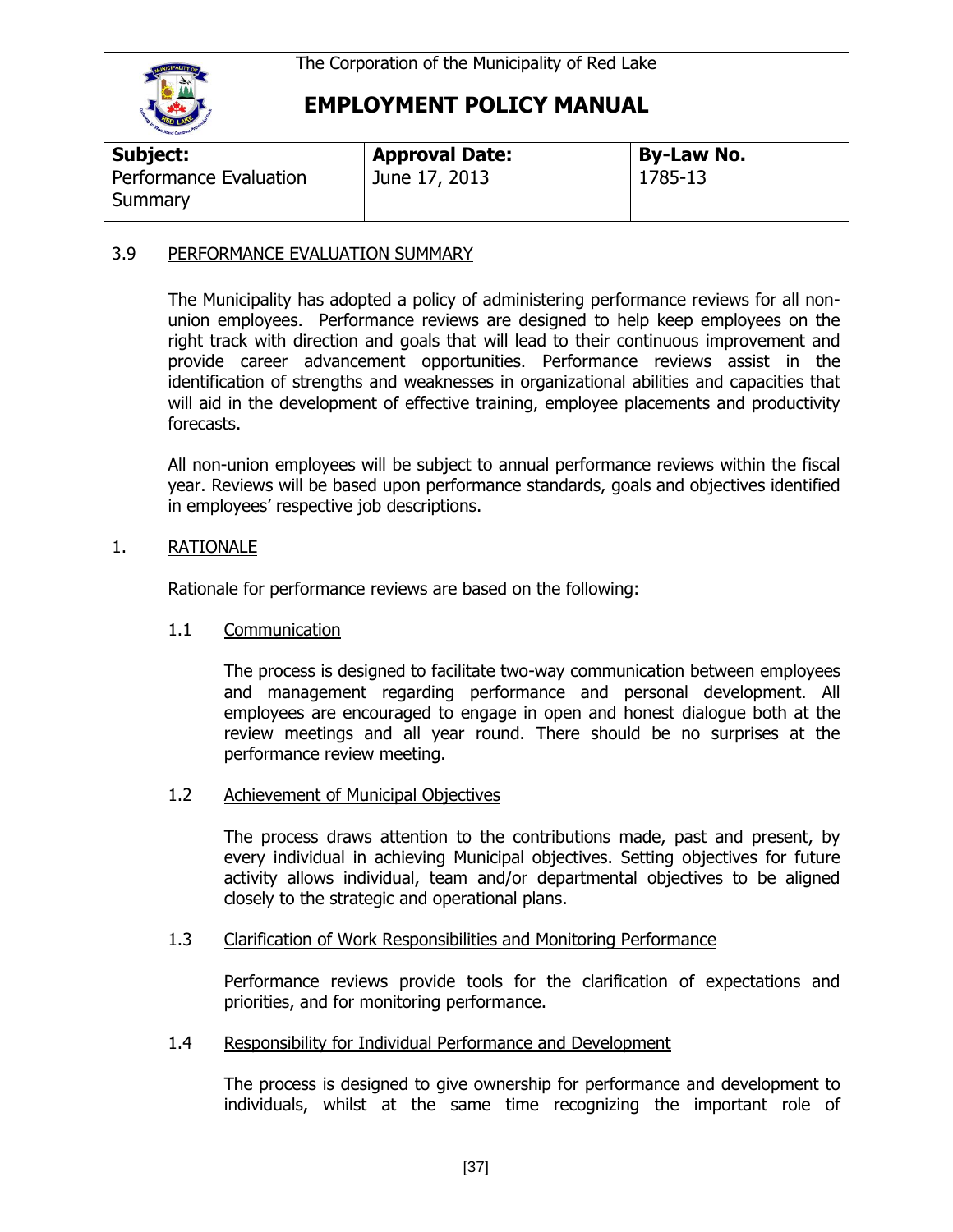

## **EMPLOYMENT POLICY MANUAL**

| <b>Subject:</b>                   | <b>Approval Date:</b> | <b>By-Law No.</b> |
|-----------------------------------|-----------------------|-------------------|
| Performance Evaluation<br>Summary | June 17, 2013         | 1785-13           |

management in providing leadership, constructive feedback, guidance and support.

#### 1.5 Straightforward and Streamlined Procedure

The performance review process is designed to be user-friendly. This will help ensure that the process is non-discriminatory, transparent and consistently applied, but most importantly that all development activity is aligned with the strategic business objectives.

#### 1.6 Continuous Improvement

The process is intended to promote continuous improvement in personal competence and work performance, and facilitate the achievement of this by means of agreed action plans and objectives.

#### 1.7 Accessibility

The process takes into account the accessibility needs of employee with disability, as well as individual accommodation plans, when conducting performance management, providing career development and advancement to employees.

#### 2. PROCEDURES

- 2.1 Review the goals and objectives (performance standards) in the job description.
- 2.2 A joint performance review meeting between supervisor and staff is scheduled to:
	- Discuss the assessments:
	- Identify specific objectives for further development;
	- Develop a professional development plan;
	- Review policy and guidelines.
- 2.3 Negotiate recommendations based on this discussion that include:
	- Identified actions needed to meet the objectives;
	- Time frame;
	- Training and resources needed for expected level of performance.

The related appraisal documents are located in APPENDIX A (attached).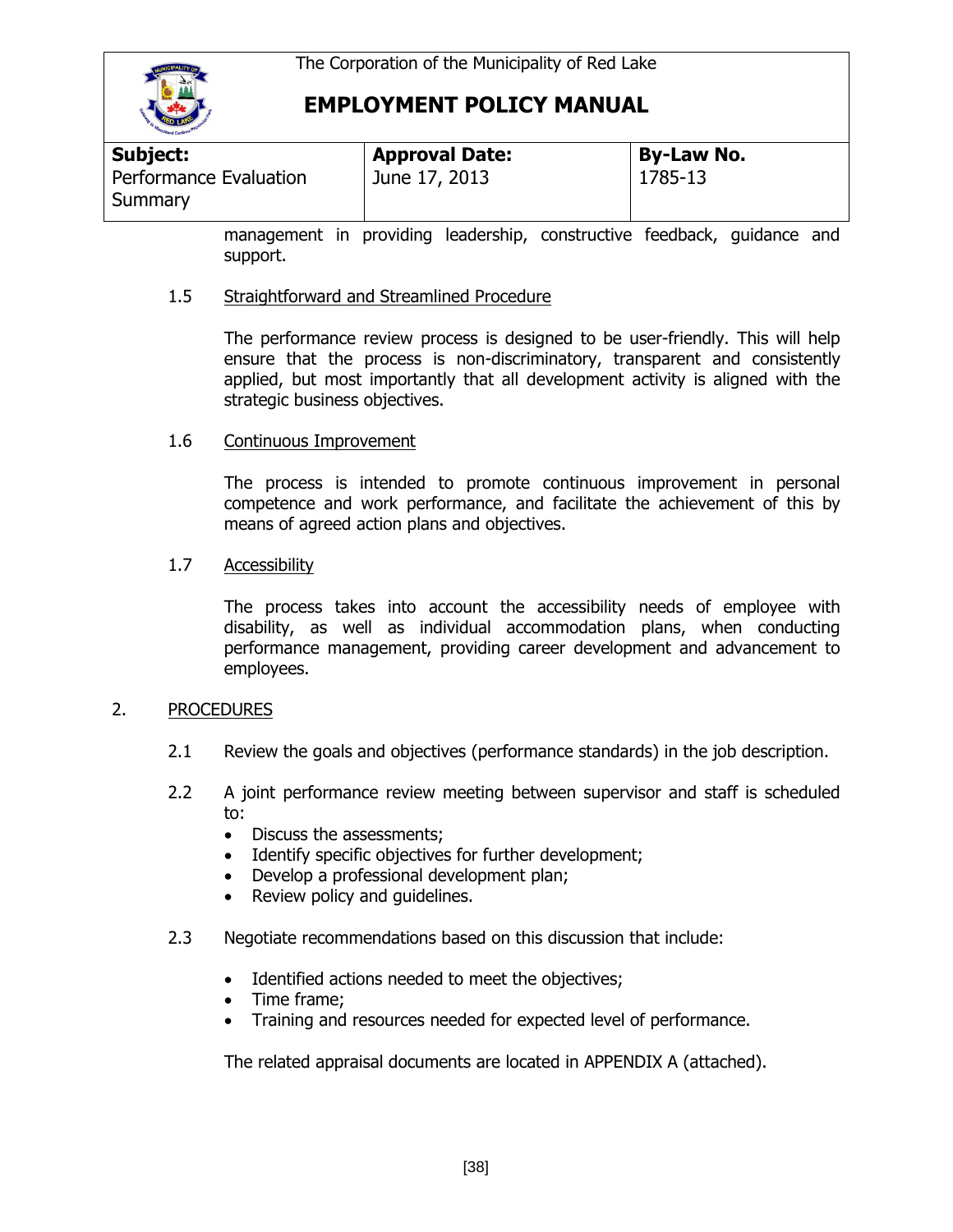#### **APPENDIX A – PERFORMANCE EVALUATION SYSTEM**

| <b>PERFORMANCE MANAGEMENT SYSTEM</b>                                                                                                                                                                                                                             |                                 |                                 |                                    |  |  |
|------------------------------------------------------------------------------------------------------------------------------------------------------------------------------------------------------------------------------------------------------------------|---------------------------------|---------------------------------|------------------------------------|--|--|
| Name:                                                                                                                                                                                                                                                            | Position:                       |                                 |                                    |  |  |
| Department:                                                                                                                                                                                                                                                      | <b>Evaluation Date:</b>         |                                 |                                    |  |  |
| Supervisor:                                                                                                                                                                                                                                                      |                                 |                                 |                                    |  |  |
| <b>Performance Management Steps</b>                                                                                                                                                                                                                              | <b>Dates</b><br><b>Reviewed</b> | Supervisor's<br><b>Initials</b> | <b>Employee</b><br><b>Initials</b> |  |  |
| Setting Objectives (Performance Planning)                                                                                                                                                                                                                        |                                 |                                 |                                    |  |  |
| Performance Review                                                                                                                                                                                                                                               |                                 |                                 |                                    |  |  |
| Other<br>Annual<br>$( )$ Interim                                                                                                                                                                                                                                 |                                 |                                 |                                    |  |  |
| Development Planning                                                                                                                                                                                                                                             |                                 |                                 |                                    |  |  |
| <b>Compensation Discussion</b>                                                                                                                                                                                                                                   |                                 |                                 |                                    |  |  |
| <b>Overall Performance Evaluation:</b><br>$7 = Exceptional$<br>$6$ = Excellent<br>$5 =$ Above Expectations<br>$4$ = Meets Expectations<br>$3 =$ Below Expectations<br>$2$ = Needs Improvements<br>$1 =$ Unacceptable<br><b>Definition of Performance Ratings</b> |                                 |                                 |                                    |  |  |

**7 = Exceptional:** Performance, results and accuracy exceeds expectations in all aspects of the position. Always delivers more than what is expected; takes charge of routine as well as unexpected situations; never requires supervision; anticipates needs; has strong relations with coworkers and the public.

**6 = Excellent:** Performance, results and accuracy consistently exceed expectations in most aspects of the position. Almost always delivers more than what is expected; takes charge of routine as well as unexpected situations; rarely requires supervision; anticipates needs; has strong relations with coworkers and the public.

**5 = Above Expectations:** Performance, results and accuracy routinely exceed expectations of the position. Routinely delivers more than can be expected; can handle routine and unexpected situations equally well; requires occasional supervision; has good relations with coworkers and the public.

**4 = Meets Expectations:** Performance, results and accuracy meets expectations of the position. Can handle routine situations, requires help for unexpected situations. Requires supervision on a regular basis; works well with coworkers and the public.

**3 = Below Expectations:** Performance results and accuracy meets some, but not all, expectations of the position. Can handle some routine situations but requires coaching or experience to improve performance; can handle some of the unexpected situations; lacks consistency in working with coworkers and the public. Additional follow-up will be necessary.

**2 = Needs Improvement:** Performance results and accuracy meets a small portion of the position. Can handle a few of the smaller routine situations, but requires assistance to improve performance; cannot handle unexpected situations; lacks ability working with coworkers and the public. Additional follow-up will be immediately required.

**1 = Unacceptable:** Does not meet expectations for the position. Immediate and substantial improvements required; continued unacceptable performance may result in corrective action up to and including termination.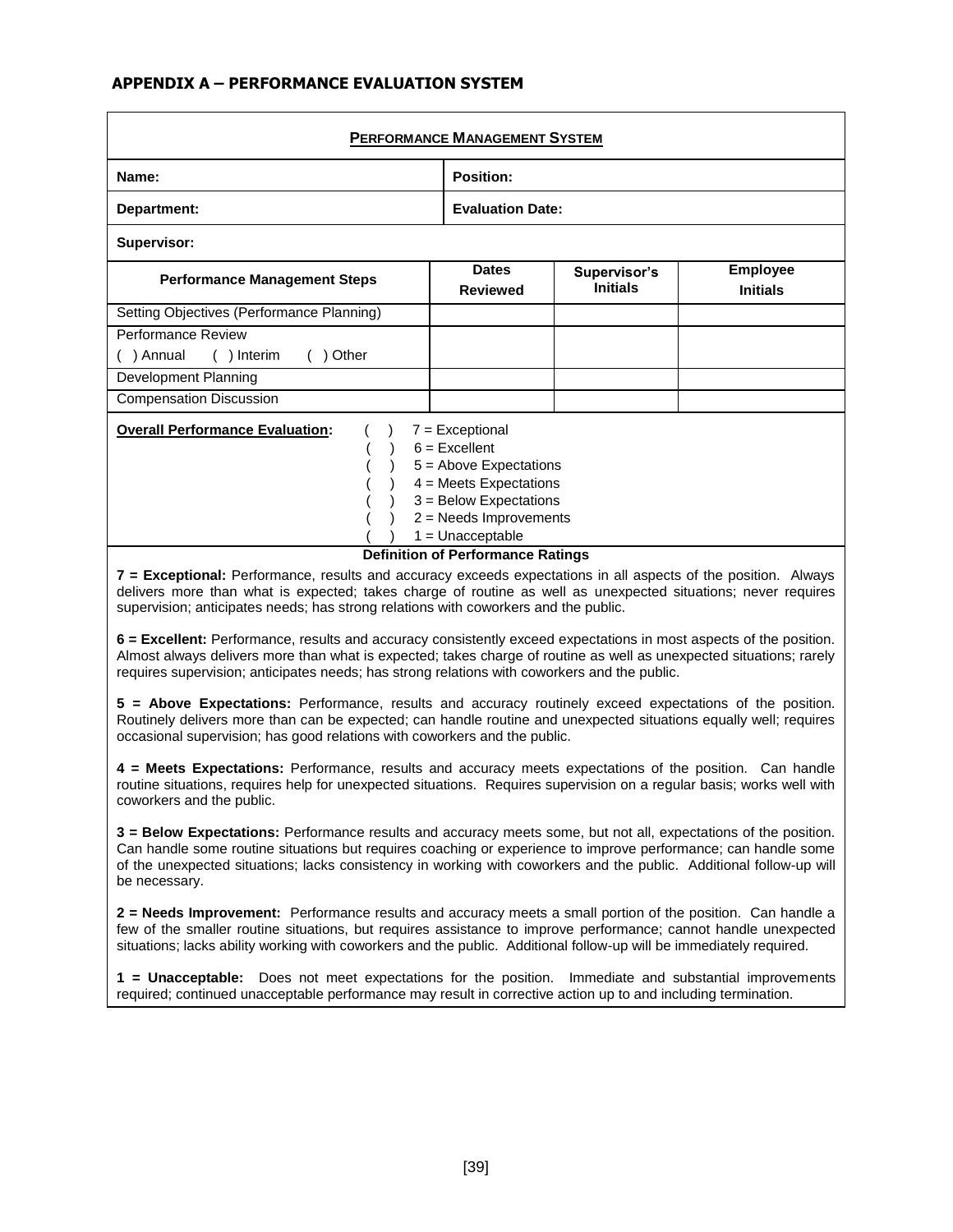# **Section I – Setting Objectives Directions: Step One:** Setting Objectives – At the beginning of the review period, meet with your employee to set performance objectives. Make sure the objectives are specific, measurable, agreed upon, realistic and time based. List performance objectives in the space provide below. **Step Two:** At the end of the review period rate performance for each of the mutually pre-established objectives using the definitions on page 1. Provide specific accomplishments, results, examples and/or areas needing improvement. Meet with the employee to discuss. **Step One: Objective A Step Two: Performance Review – Accomplishments/Results/Examples** Rating ( ) **Step One: Objective B Step Two: Performance Review – Accomplishments/Results/Examples** Rating ( ) **Step One: Objective C Step Two: Performance Review – Accomplishments/Results/Examples** Rating ( ) **Step One: Objective D Step Two: Performance Review – Accomplishments/Results/Examples** Rating ( )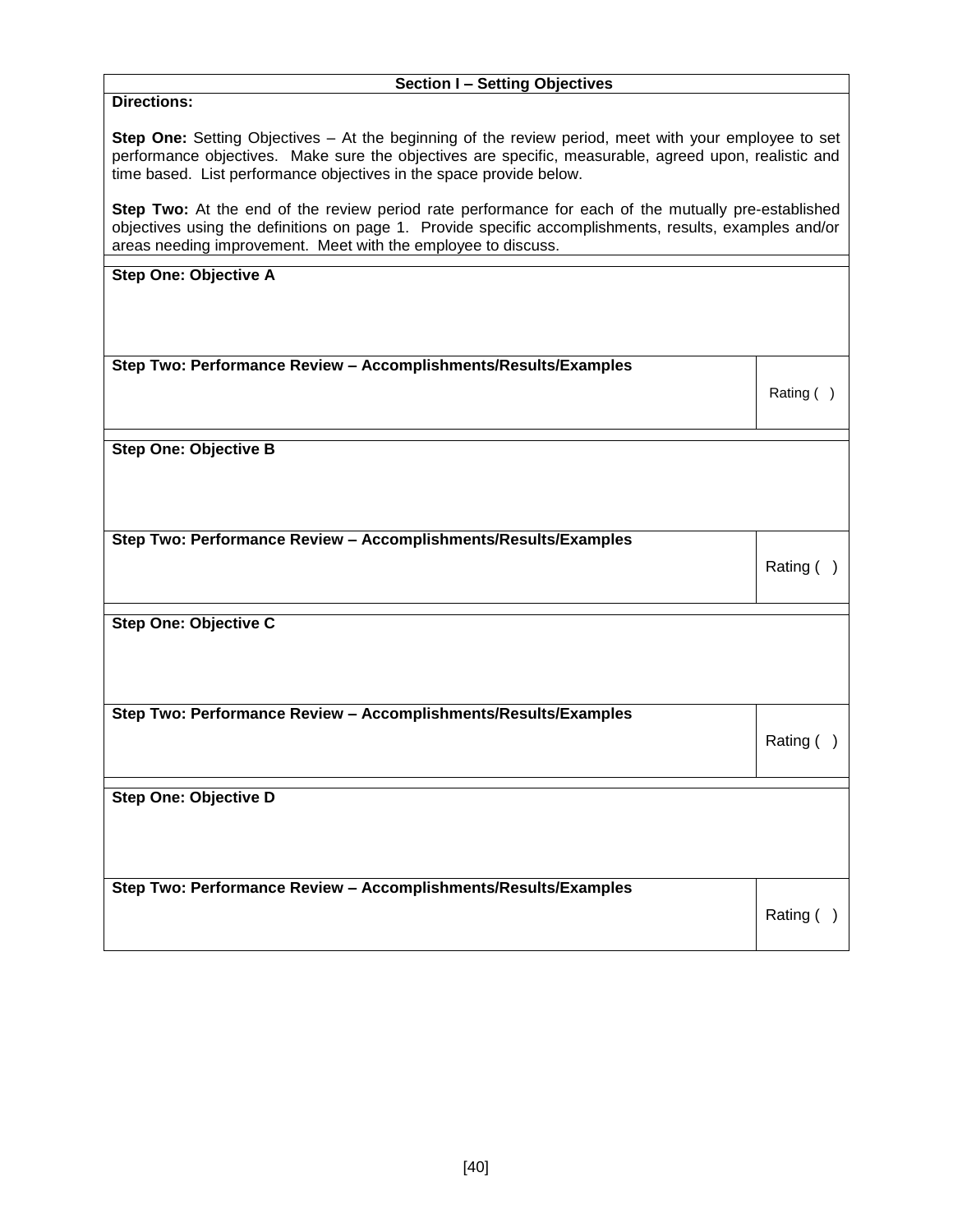| <b>Section II - Behavioral Standards</b>                  |                                                                                                                                                                                                                                                                                                                                                                                                        |              |  |  |  |
|-----------------------------------------------------------|--------------------------------------------------------------------------------------------------------------------------------------------------------------------------------------------------------------------------------------------------------------------------------------------------------------------------------------------------------------------------------------------------------|--------------|--|--|--|
| <b>Directions:</b>                                        |                                                                                                                                                                                                                                                                                                                                                                                                        |              |  |  |  |
| standards.<br>٠                                           | At the beginning of the review period meet with the employee to communicate expected behavior<br>At the end of the review period, determine a rating for each behavioral standard using the definitions                                                                                                                                                                                                |              |  |  |  |
|                                                           | on page 1. Meet with the employee to discuss and record comments.                                                                                                                                                                                                                                                                                                                                      |              |  |  |  |
| <b>Interpersonal Relations</b><br>(Internal and External) | Tries all possible ways to solve problems before referring to<br>others and keeps individuals informed of the status. Tries to go<br>beyond what is required. Always seeks ways to improve<br>relationships. Contributes to a positive working relationship with<br>others and is a constructive team member. Effectively manages<br>conflict and confrontation, while respecting the views of others. | Rating ()    |  |  |  |
| <b>Comments:</b>                                          |                                                                                                                                                                                                                                                                                                                                                                                                        |              |  |  |  |
|                                                           |                                                                                                                                                                                                                                                                                                                                                                                                        |              |  |  |  |
| <b>Respect For Others</b>                                 | Listens to developmental feedback non-defensively and gives<br>feedback in a constructive manner. Shows appreciation of effort<br>Expresses disagreement tactfully and sensitively.<br>of others.<br>Demonstrates consideration for the feelings of others.                                                                                                                                            | Rating ()    |  |  |  |
| Comments:                                                 |                                                                                                                                                                                                                                                                                                                                                                                                        |              |  |  |  |
| <b>Teamwork</b>                                           | Openly shares information with others and asks others how they<br>can help if required. Willingly puts team goals ahead of<br>individual goals. Compromises with others to get the job done.<br>Works with others to solve problems/create solutions.                                                                                                                                                  | Rating ()    |  |  |  |
| <b>Comments:</b>                                          |                                                                                                                                                                                                                                                                                                                                                                                                        |              |  |  |  |
|                                                           |                                                                                                                                                                                                                                                                                                                                                                                                        |              |  |  |  |
| <b>Initiative</b>                                         | Challenges the "way it has always been done" and generates<br>ideas and innovative solutions. Conveys a sense of urgency<br>when appropriate. Seeks new work challenges beyond own<br>responsibilities and takes immediate and independent action<br>when needed.                                                                                                                                      | Rating $( )$ |  |  |  |
| <b>Comments:</b>                                          |                                                                                                                                                                                                                                                                                                                                                                                                        |              |  |  |  |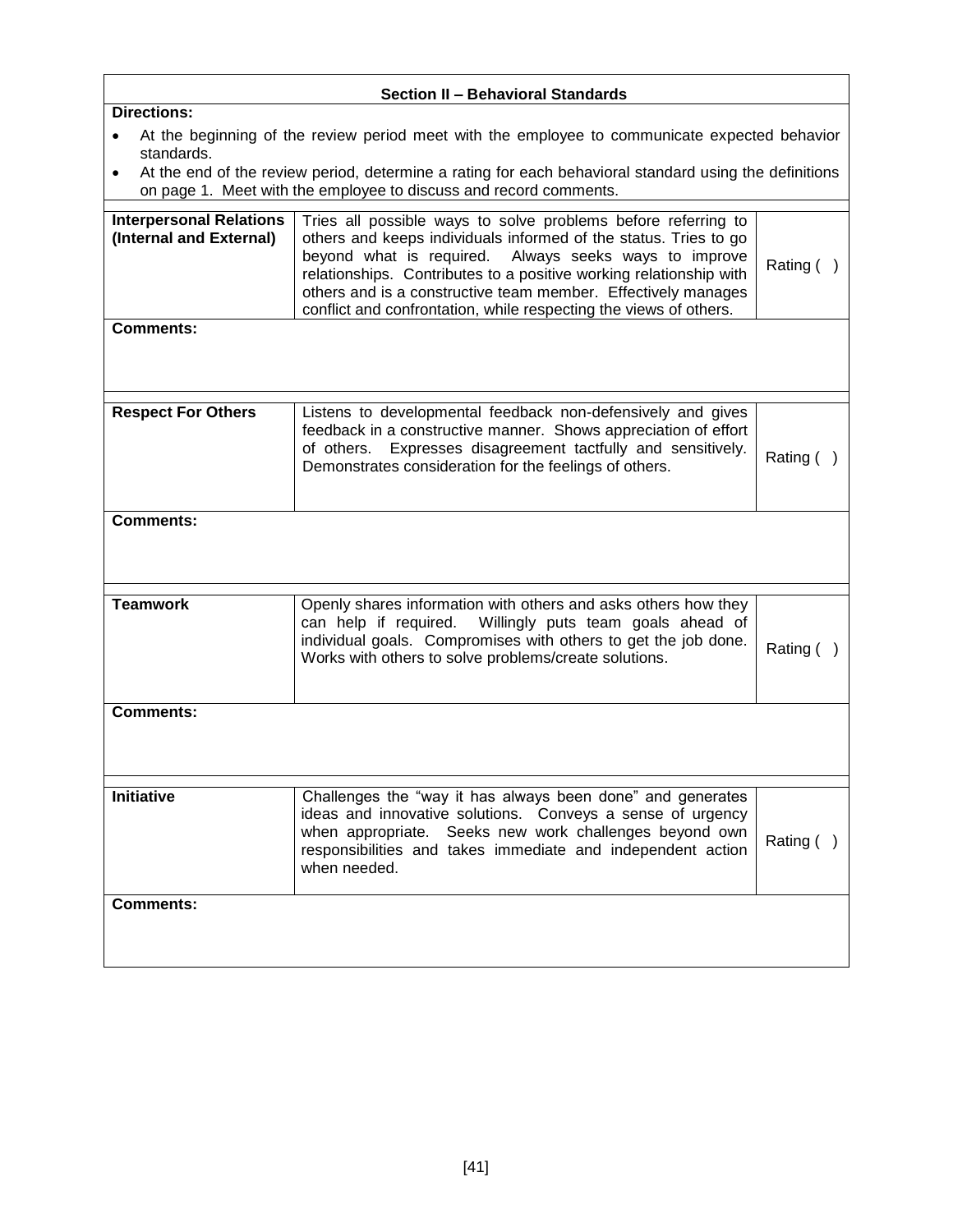|                            | Section II - Behavioral Standards - Continued                                                                                                                                                                                                                                                                       |              |
|----------------------------|---------------------------------------------------------------------------------------------------------------------------------------------------------------------------------------------------------------------------------------------------------------------------------------------------------------------|--------------|
| Professionalism            | Uses feedback from others in a professional manner. Able to<br>separate personal and professional issues. Maintains effective<br>performance in uncertain or unstructured situation, or under<br>unusual pressure. Contributes to a positive work environment<br>and holds to the highest standards of performance. | Rating $( )$ |
| <b>Comments:</b>           |                                                                                                                                                                                                                                                                                                                     |              |
| Quality                    | Produces results that consistently meet or exceed expectations.<br>Accepts responsibility for successes and failures. Checks work<br>to ensure accuracy and quality and makes decisions based on<br>facts.                                                                                                          | Rating $( )$ |
| <b>Comments:</b>           |                                                                                                                                                                                                                                                                                                                     |              |
| <b>Work Ethic</b>          | Strives to set high goals and/or standards. Modifies behavioral<br>style and approach to reach a goal. Originates action and<br>maintains active attempts to achieve goals; self-starter rather<br>than passively accepting.                                                                                        | Rating $( )$ |
| <b>Comments:</b>           |                                                                                                                                                                                                                                                                                                                     |              |
| Communication -<br>Verbal  | Expresses himself / herself effectively in individual or group<br>situations and demonstrates effective listening skills (includes<br>organization,<br>gestures<br>and<br>non-verbal<br>communication).<br>Participates in and contributes at meetings.                                                             | Rating $( )$ |
| <b>Comments:</b>           |                                                                                                                                                                                                                                                                                                                     |              |
| Communication -<br>Written | Demonstrates the ability to organize and present ideas in a<br>meaningful, grammatically correct written format. Prepares the<br>required documentation and follows timely reporting procedures.                                                                                                                    | Rating $( )$ |
| <b>Comments:</b>           |                                                                                                                                                                                                                                                                                                                     |              |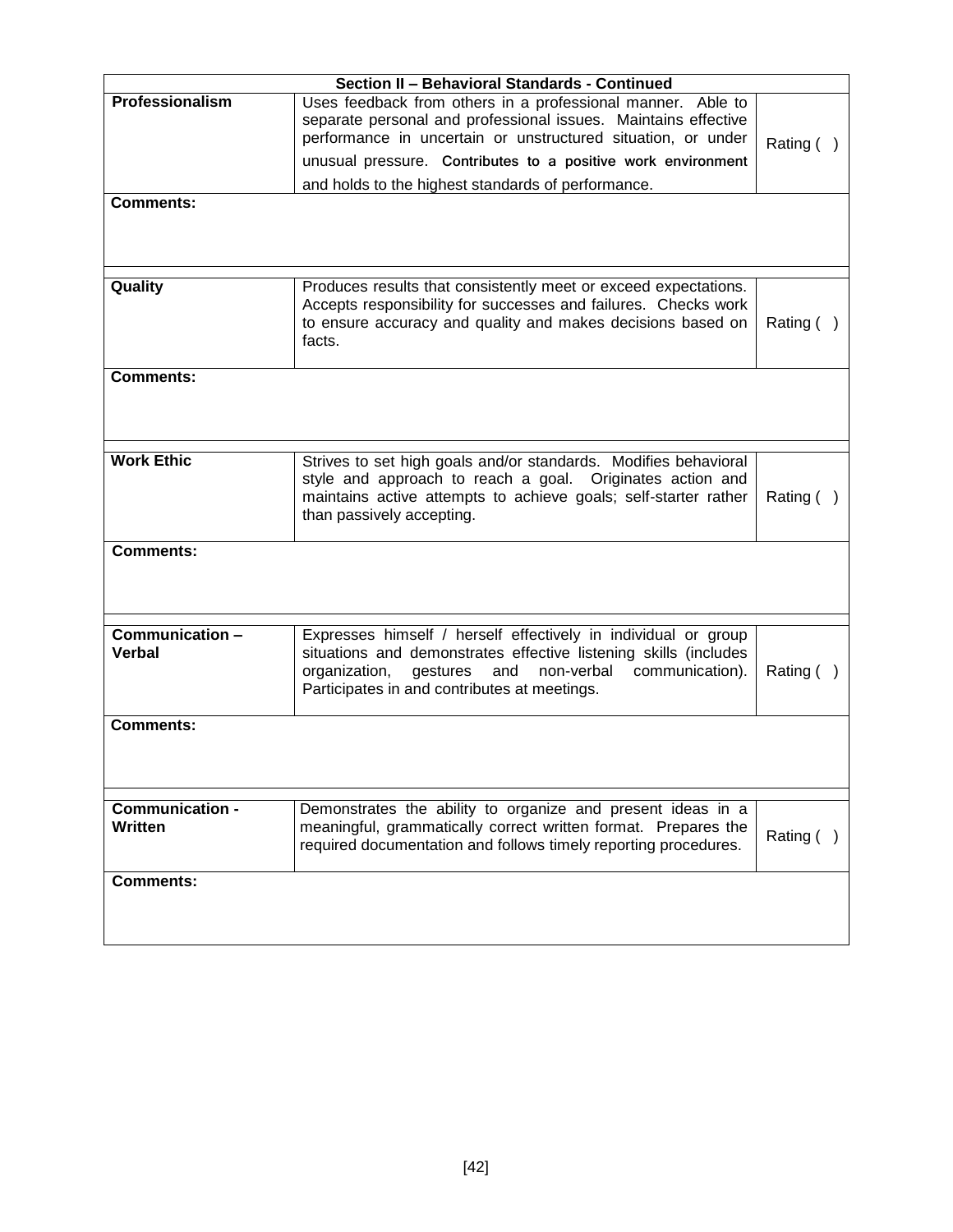|                                                                          | <b>Section III - Leadership Competencies</b>                                                                                                                                                                                                                                                               |              |
|--------------------------------------------------------------------------|------------------------------------------------------------------------------------------------------------------------------------------------------------------------------------------------------------------------------------------------------------------------------------------------------------|--------------|
| <b>Directions:</b><br>$\bullet$<br>leadership competencies.<br>$\bullet$ | At the beginning of the review period meet with the employee to communicate expected<br>At the end of the review period, determine a rating for each competency standard using the<br>definitions on page 1. Meet with the employee to discuss and record comments.                                        |              |
| <b>Sets Vision and</b><br><b>Direction</b>                               | Quickly develops and champions a compelling analysis/vision of what needs<br>to be done that is consistent with the available information and is readily<br>understood.                                                                                                                                    |              |
| <b>Comments:</b>                                                         |                                                                                                                                                                                                                                                                                                            | Rating ()    |
| <b>Planning/ Organizing/</b><br><b>Control</b>                           | Systematically structures and plans work; establishes priorities; forecasts<br>future needs and anticipates problems, effectively utilizes time and resources.<br>Establishes procedures, monitors accomplishments and results and conducts<br>follow-up on a continuous basis so that objectives are met. |              |
| <b>Comments:</b>                                                         |                                                                                                                                                                                                                                                                                                            | Rating ()    |
| <b>Drives for Results</b>                                                | Consistently and vigorously holds self and others accountable for meeting<br>goals and performance levels that are critical for the long-term health of the<br>municipality.                                                                                                                               |              |
| <b>Comments:</b>                                                         |                                                                                                                                                                                                                                                                                                            | Rating ()    |
| <b>Capitalizes on Change</b>                                             | Aggressively<br>changes<br>current<br>structures,<br>and<br>processes<br>perspectives<br>to better utilize resources and take full advantage of<br>opportunities.                                                                                                                                          | individuals  |
| <b>Comments:</b>                                                         |                                                                                                                                                                                                                                                                                                            | Rating $( )$ |
| Leadership                                                               | Provides positive direction and inspires or stimulates the best efforts of others<br>in accomplishing goals; generates cooperation and commitment from others<br>earns the respect and confidence of others                                                                                                |              |
| <b>Comments:</b>                                                         |                                                                                                                                                                                                                                                                                                            | Rating ()    |
| <b>Builds High</b><br>Performance                                        | Chooses, develops and motivates individuals and teams<br>exceptional levels of performance over extended periods of time.                                                                                                                                                                                  | capable of   |
| <b>Comments:</b>                                                         |                                                                                                                                                                                                                                                                                                            | Rating ()    |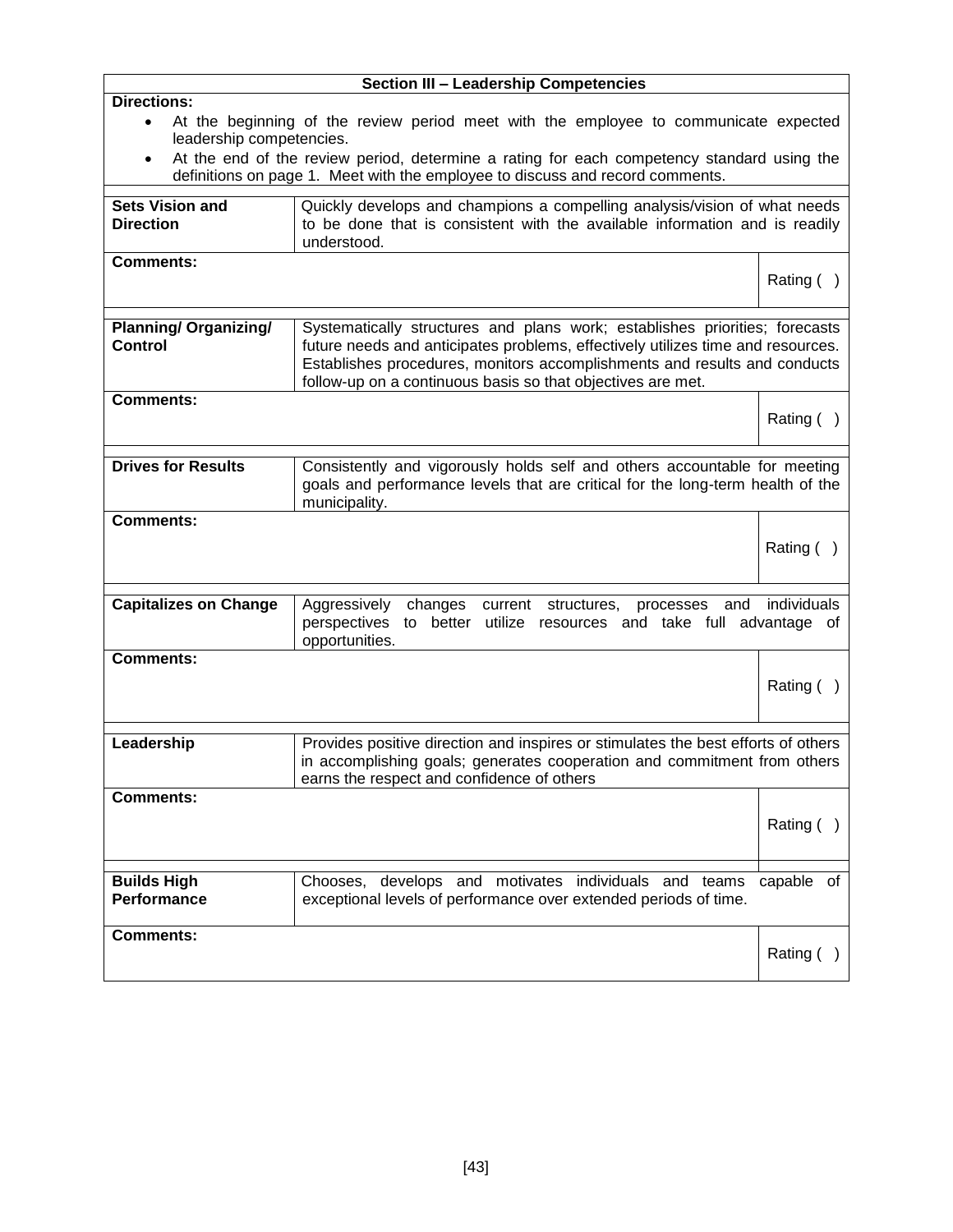| Section III - Leadership Competencies - Continued                                                          |          |
|------------------------------------------------------------------------------------------------------------|----------|
| Identifies Issues and problems, gathers and assimilates information and<br>diagnosis situations correctly. |          |
| <b>Comments:</b>                                                                                           | Rating ( |
| Considers alternative courses of action and draws logical conclusions that                                 |          |
| reflect factual information (quality and decision)                                                         |          |
| <b>Comments:</b>                                                                                           | Rating ( |
| Demonstrates readiness to make decisions, render judgements, takes action<br>or commits oneself.           |          |
| <b>Comments:</b>                                                                                           | Rating ( |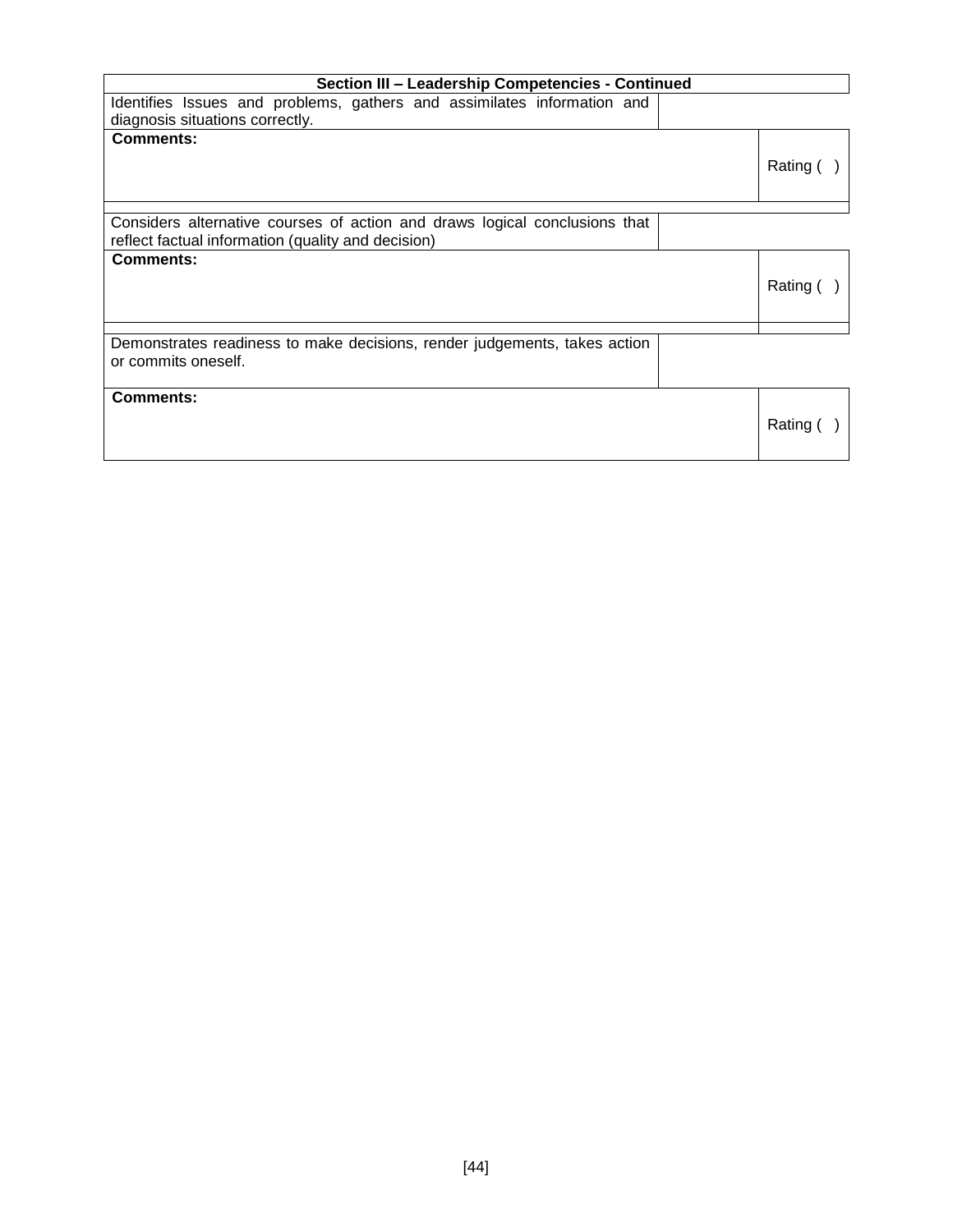|                                  | <b>Section IV - Position Related</b>                                                                                                                                                                |                |
|----------------------------------|-----------------------------------------------------------------------------------------------------------------------------------------------------------------------------------------------------|----------------|
| <b>Directions:</b>               |                                                                                                                                                                                                     |                |
| $\bullet$<br>performance levels. | At the beginning of the review period meet with the employee to communicate expected                                                                                                                |                |
| $\bullet$                        | At the end of the review period, determine a rating for each competency standard using the                                                                                                          |                |
|                                  | definitions on page 1. Meet with the employee to discuss and record comments.                                                                                                                       |                |
| <b>Job Knowledge</b>             | Knows the mandate, policies and procedures of the employer, demonstrates                                                                                                                            |                |
|                                  | good technical and background knowledge in area of expertise or training.<br>Knows work duties and tasks.                                                                                           |                |
| <b>Comments:</b>                 |                                                                                                                                                                                                     |                |
|                                  |                                                                                                                                                                                                     | Rating ()      |
| <b>Job Skills</b>                | Willing to learn and apply new knowledge and skills, adapts to changing work                                                                                                                        |                |
|                                  | situations and makes sound and timely decisions. Works with level of<br>autonomy appropriate to training, experience and nature of job. Works                                                       |                |
|                                  | accurately and efficiently.                                                                                                                                                                         |                |
| <b>Comments:</b>                 |                                                                                                                                                                                                     | Rating $( )$   |
|                                  |                                                                                                                                                                                                     |                |
| <b>Job Tasks</b>                 | Performs required duties and tasks specified in job description, plans and co-<br>ordinates duties and tasks, while following the policies and procedures<br>manual. Completes assignments on time. |                |
| <b>Comments:</b>                 |                                                                                                                                                                                                     |                |
|                                  |                                                                                                                                                                                                     | Rating $( )$   |
| <b>Work Process /</b>            | Collects all data pertinent to a situation/problem and analyzes this data to                                                                                                                        |                |
| <b>Problem Solving</b>           | develop an understanding of the situation/problem. Develops a work plan to<br>address<br>implements the<br>strategies/methods<br>and<br>to<br>situation/problem.                                    | address<br>the |
| <b>Comments:</b>                 |                                                                                                                                                                                                     |                |
|                                  |                                                                                                                                                                                                     | Rating $( )$   |
| <b>Attendance / Schedule</b>     | Does he or she manage their time effectively and is punctual and show                                                                                                                               |                |
|                                  | responsibility in attendance.                                                                                                                                                                       |                |
| <b>Comments:</b>                 |                                                                                                                                                                                                     |                |
|                                  |                                                                                                                                                                                                     | Rating $( )$   |
| <b>Health and Safety</b>         | Works in a safety conscious manner and reports and addresses unsafe                                                                                                                                 |                |
|                                  | conditions.                                                                                                                                                                                         |                |
|                                  |                                                                                                                                                                                                     |                |
| <b>Comments:</b>                 |                                                                                                                                                                                                     |                |
|                                  |                                                                                                                                                                                                     | Rating ()      |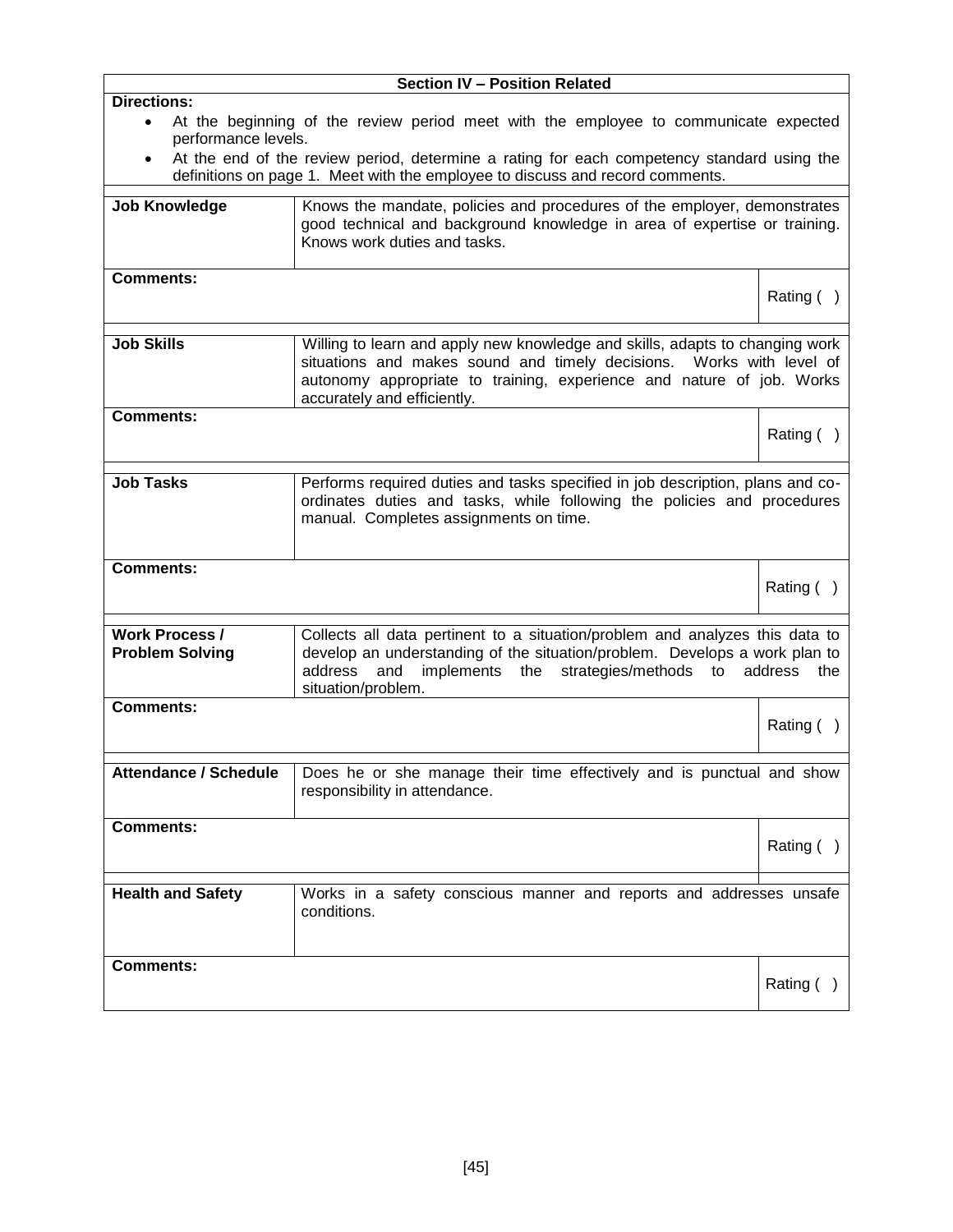|                       | Section IV - Position Related - Continued |                               |  |  |  |  |  |  |                                                                        |
|-----------------------|-------------------------------------------|-------------------------------|--|--|--|--|--|--|------------------------------------------------------------------------|
| <b>Accountability</b> |                                           | procedures to address issues. |  |  |  |  |  |  | Follows through with directives, tasks and decisions. Uses established |
| <b>Comments:</b>      |                                           |                               |  |  |  |  |  |  | Rating (                                                               |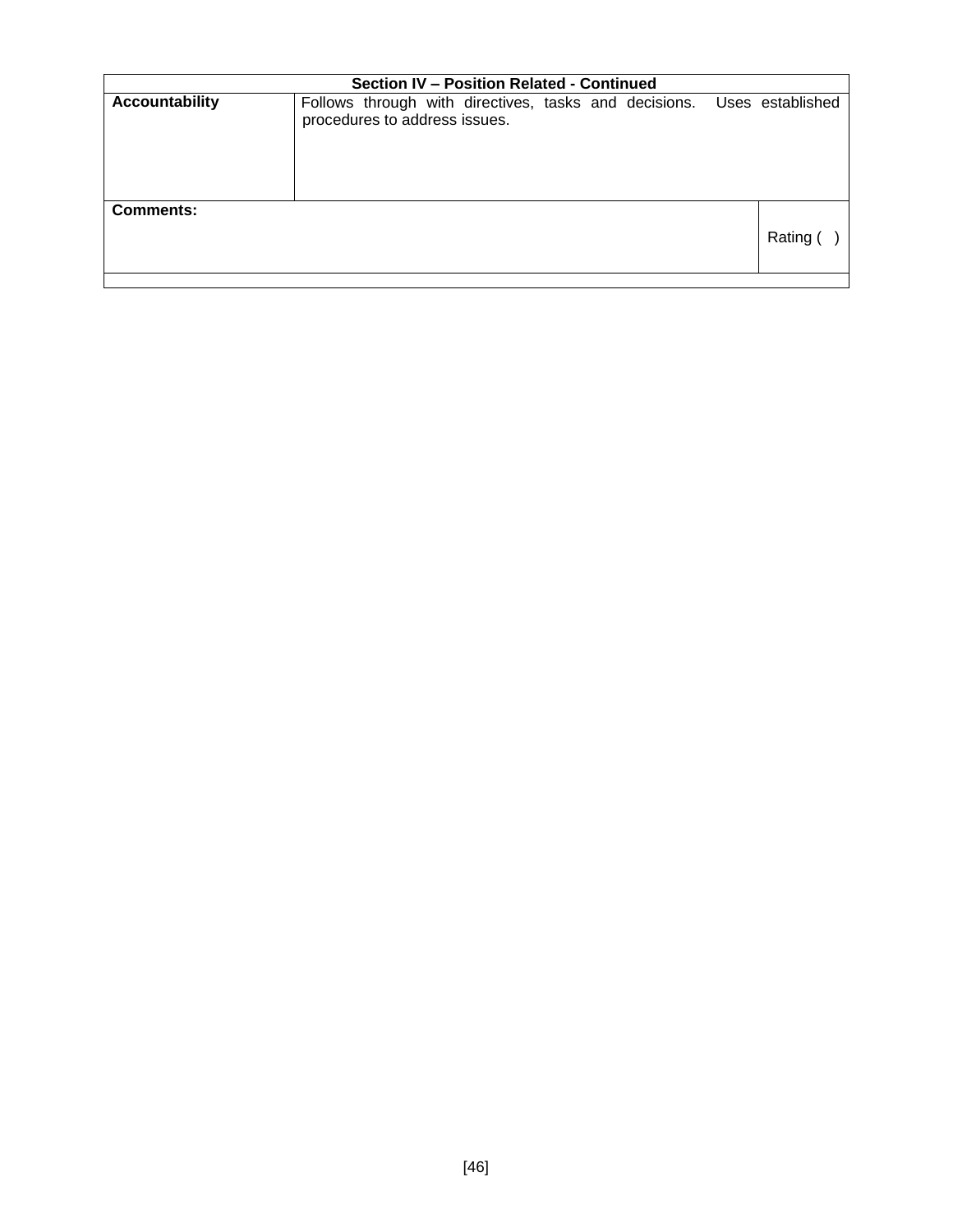|                             | Section V - Supervisory Criteria                                                                                                                                            |                 |
|-----------------------------|-----------------------------------------------------------------------------------------------------------------------------------------------------------------------------|-----------------|
| <b>Directions:</b>          |                                                                                                                                                                             |                 |
| $\bullet$                   | At the beginning of the review period meet with the employee to communicate expected                                                                                        |                 |
| performance levels.         |                                                                                                                                                                             |                 |
| $\bullet$                   | At the end of the review period, determine a rating for each competency standard using the<br>definitions on page 1. Meet with the employee to discuss and record comments. |                 |
|                             |                                                                                                                                                                             |                 |
| Leadership                  | Does the employee consistently demonstrate his/her ability to lead others?                                                                                                  |                 |
|                             | Does the employee motivate others to perform better? Does the employee<br>have the respect of his/her work group? Also consider the ability to direct                       |                 |
|                             | others towards a common goal.                                                                                                                                               |                 |
| <b>Comments:</b>            |                                                                                                                                                                             |                 |
|                             |                                                                                                                                                                             | Rating $( )$    |
|                             |                                                                                                                                                                             |                 |
|                             |                                                                                                                                                                             |                 |
| <b>Organizational and</b>   | How well does the employee plan and organize work duties? Does the                                                                                                          |                 |
| <b>Planning Abilities</b>   | employee coordinate well with other workers and departments? Does the<br>employee establish priorities appropriately; anticipate future needs?                              |                 |
| <b>Comments:</b>            |                                                                                                                                                                             |                 |
|                             |                                                                                                                                                                             | Rating $( )$    |
|                             |                                                                                                                                                                             |                 |
|                             |                                                                                                                                                                             |                 |
| <b>Task Delegation</b>      | DOES THE EMPLOYEE OVERSEE THE<br><b>HOW WELL</b>                                                                                                                            | <b>WORK AND</b> |
|                             | <b>DIRECTION</b><br><b>OF</b><br><b>SUBORDINATES?</b><br><b>ARE</b><br><b>DUTIES</b>                                                                                        | <b>ASSIGNED</b> |
|                             | APPROPRIATELY? DOES THE EMPLOYEE SELECT THE RIGHT KIND                                                                                                                      |                 |
|                             | OF STAFF AS APPROPRIATE TO THE TASK AT HAND?                                                                                                                                |                 |
| <b>Comments:</b>            |                                                                                                                                                                             |                 |
|                             |                                                                                                                                                                             | Rating $( )$    |
|                             |                                                                                                                                                                             |                 |
| <b>Administrative Skill</b> | To what extent does the employee manage day-to-day administrative duties?                                                                                                   |                 |
|                             | Does the employee ensure that organizational policies are adhered to? Does                                                                                                  |                 |
|                             | the employee make the appropriate utilization of company budget, equipment,                                                                                                 |                 |
|                             | and resources?                                                                                                                                                              |                 |
| <b>Comments:</b>            |                                                                                                                                                                             | Rating (        |
|                             |                                                                                                                                                                             |                 |
|                             |                                                                                                                                                                             |                 |
| <b>Supervision</b>          | Does he or she participate in the supervision process? Do they receive and                                                                                                  |                 |
|                             | act upon feedback from their supervisor and peers in a constructive manner.                                                                                                 |                 |
|                             | Do they take responsibility for learning and professional development?                                                                                                      |                 |
| <b>Comments:</b>            |                                                                                                                                                                             | Rating $( )$    |
|                             |                                                                                                                                                                             |                 |
| <b>Staff Management</b>     | Is the employee a positive role model for peers and/or subordinates? Does                                                                                                   |                 |
|                             | the employee provide constructive guidance and feedback to others? Does                                                                                                     |                 |
|                             | the employee assist other workers in accomplishing their own goals, duties,                                                                                                 |                 |
|                             | objectives?                                                                                                                                                                 |                 |
| <b>Comments:</b>            |                                                                                                                                                                             |                 |
|                             |                                                                                                                                                                             | Rating (        |
|                             |                                                                                                                                                                             |                 |
|                             |                                                                                                                                                                             |                 |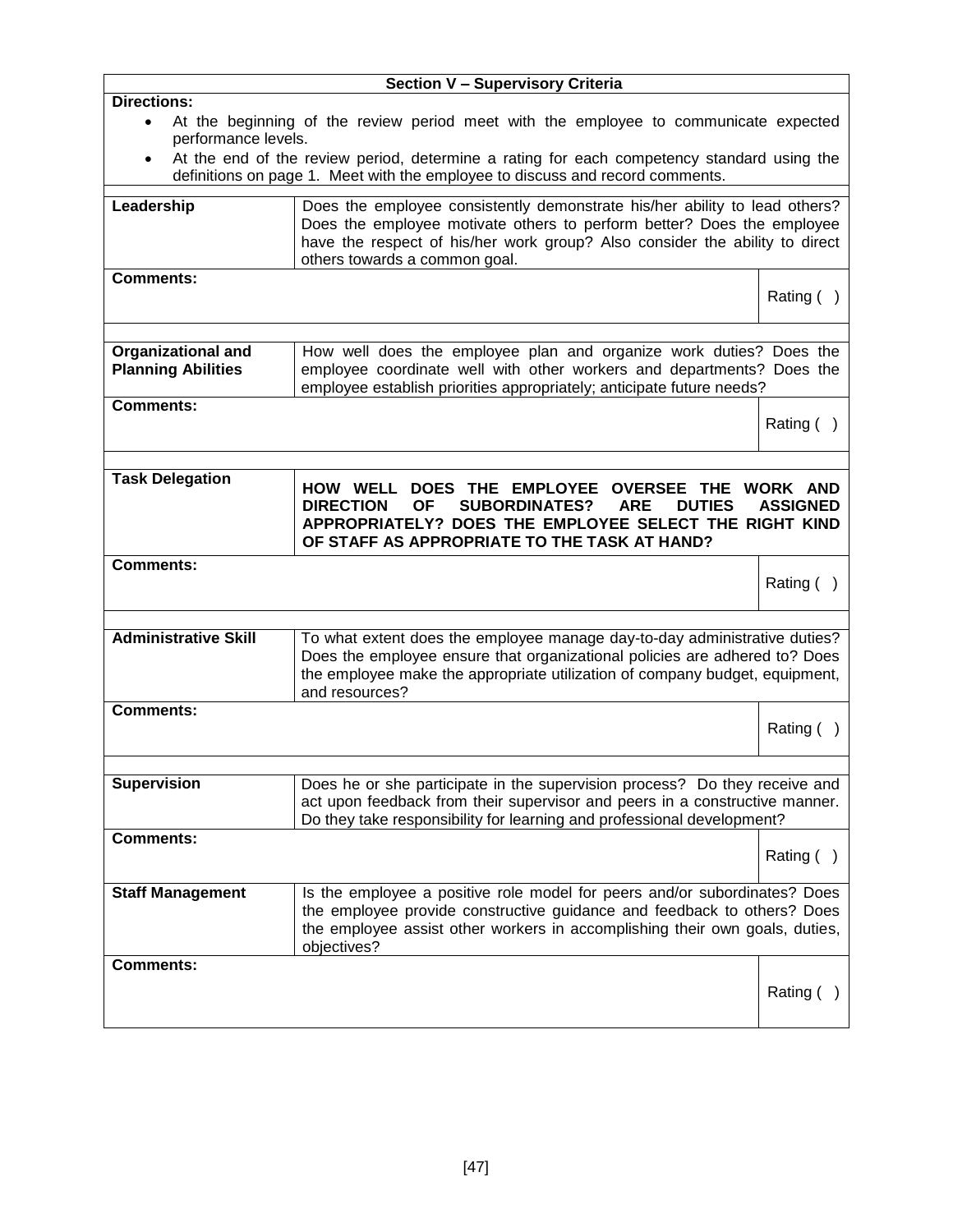|                    |                                                                              | <b>Section VI - Goal Completion</b>                                                                                                                                                           |
|--------------------|------------------------------------------------------------------------------|-----------------------------------------------------------------------------------------------------------------------------------------------------------------------------------------------|
| <b>Directions:</b> |                                                                              |                                                                                                                                                                                               |
| $\bullet$          | project milestones.                                                          | List and discuss the goals set forth for this employee during the period under review. Identify<br>those areas of responsibility where the employee did/did not meet performance goals and/or |
| $\bullet$          | special assignments by selecting the appropriate box below each goal listed. | Evaluate the progress made by the employee on predetermined goals, projects, job duties, and                                                                                                  |
|                    |                                                                              |                                                                                                                                                                                               |
| Goal #1            |                                                                              |                                                                                                                                                                                               |
|                    |                                                                              |                                                                                                                                                                                               |
|                    |                                                                              |                                                                                                                                                                                               |
|                    |                                                                              |                                                                                                                                                                                               |
|                    |                                                                              |                                                                                                                                                                                               |
|                    |                                                                              |                                                                                                                                                                                               |
|                    |                                                                              |                                                                                                                                                                                               |
|                    | Satisfactory Progress _______                                                | Unsatisfactory Progress _____                                                                                                                                                                 |
|                    |                                                                              |                                                                                                                                                                                               |
| Goal #2            |                                                                              |                                                                                                                                                                                               |
|                    |                                                                              |                                                                                                                                                                                               |
|                    |                                                                              |                                                                                                                                                                                               |
|                    |                                                                              |                                                                                                                                                                                               |
|                    |                                                                              |                                                                                                                                                                                               |
|                    |                                                                              |                                                                                                                                                                                               |
|                    | Satisfactory Progress ______                                                 | <b>Unsatisfactory Progress</b> ____                                                                                                                                                           |
|                    |                                                                              |                                                                                                                                                                                               |
| Goal #3            |                                                                              |                                                                                                                                                                                               |
|                    |                                                                              |                                                                                                                                                                                               |
|                    |                                                                              |                                                                                                                                                                                               |
|                    |                                                                              |                                                                                                                                                                                               |
|                    |                                                                              |                                                                                                                                                                                               |
|                    |                                                                              |                                                                                                                                                                                               |
|                    |                                                                              |                                                                                                                                                                                               |
|                    |                                                                              |                                                                                                                                                                                               |
|                    |                                                                              |                                                                                                                                                                                               |
|                    | Satisfactory Progress ______                                                 | Unsatisfactory Progress ______                                                                                                                                                                |
|                    |                                                                              |                                                                                                                                                                                               |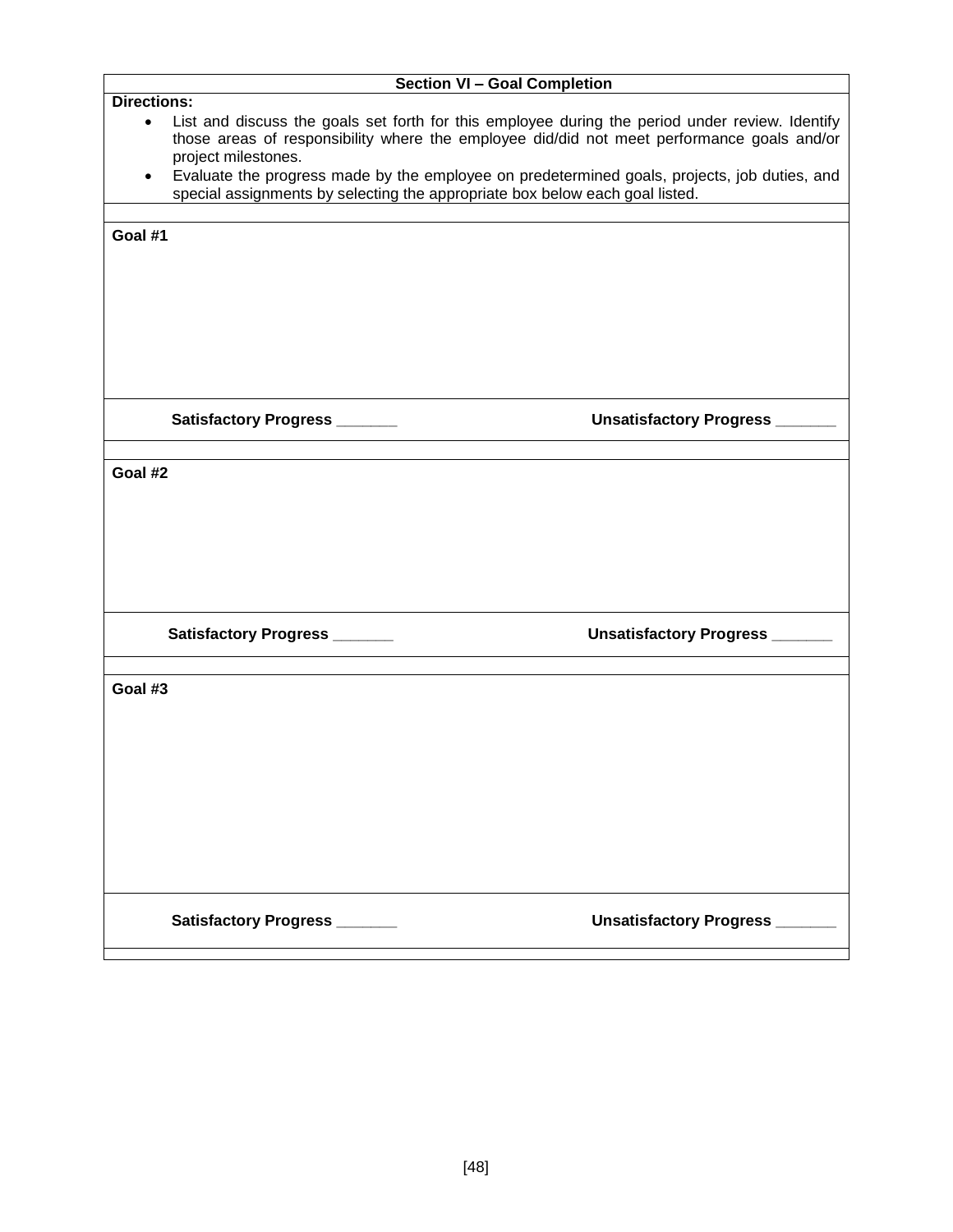| Section VII - Goal for Next Review Period                                                                                                                                                                                                                   |  |
|-------------------------------------------------------------------------------------------------------------------------------------------------------------------------------------------------------------------------------------------------------------|--|
| <b>Directions:</b>                                                                                                                                                                                                                                          |  |
| List any goals, projects, job duties, and special assignments to be continued and/or completed in<br>$\bullet$<br>the coming year. Set these goals with the understanding that corporate priorities are subject to<br>change as business situations change. |  |
| Update this section as necessary throughout the next review period.                                                                                                                                                                                         |  |
|                                                                                                                                                                                                                                                             |  |
| Goal #1                                                                                                                                                                                                                                                     |  |
|                                                                                                                                                                                                                                                             |  |
| Unsatisfactory Progress _______<br>Satisfactory Progress ______                                                                                                                                                                                             |  |
|                                                                                                                                                                                                                                                             |  |
| Goal #2                                                                                                                                                                                                                                                     |  |
| Unsatisfactory Progress ______<br>Satisfactory Progress ______                                                                                                                                                                                              |  |
| Goal #3                                                                                                                                                                                                                                                     |  |
| Unsatisfactory Progress _______<br>Satisfactory Progress ______                                                                                                                                                                                             |  |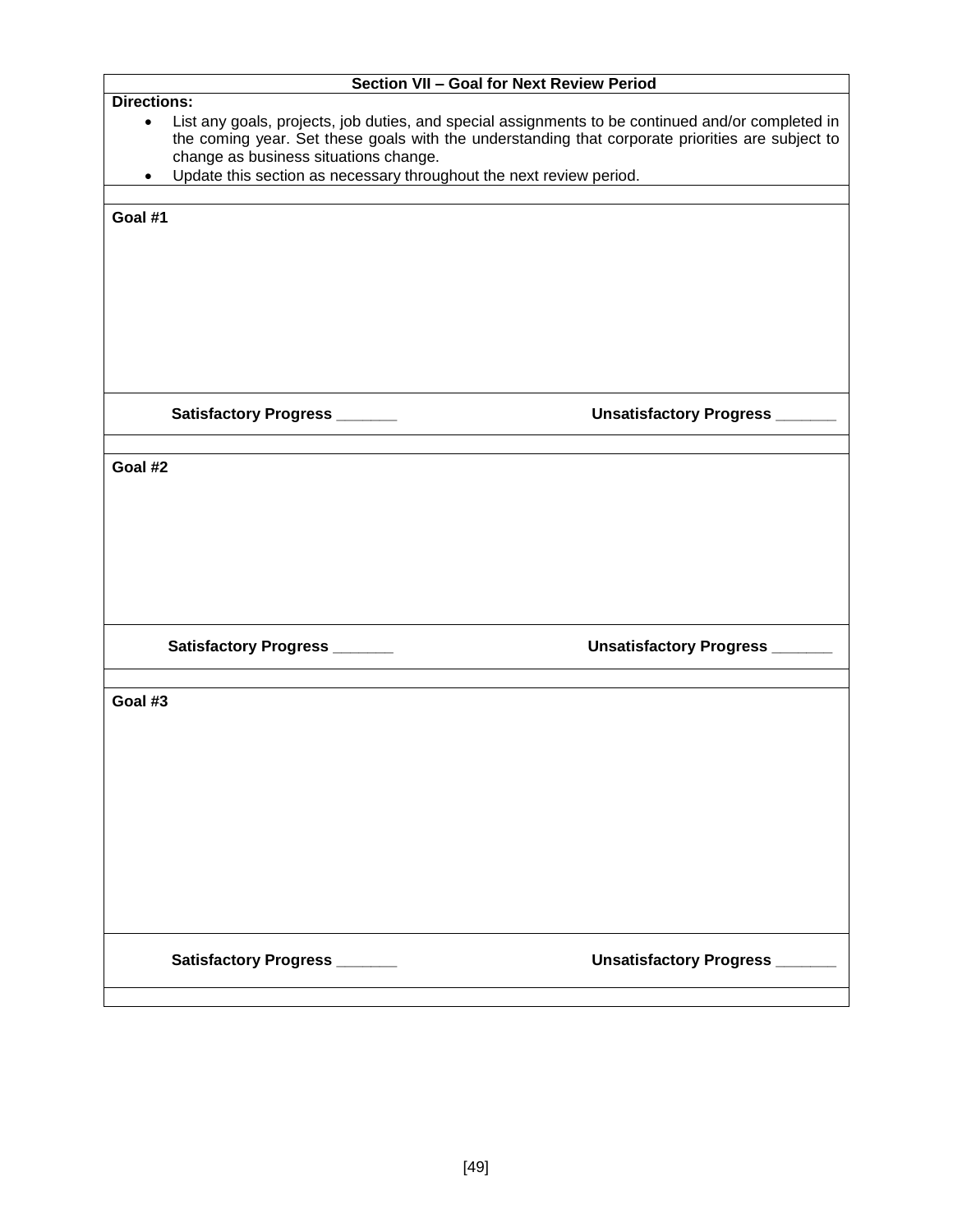### Section VIII - Employee Signoff

| I have been advised of my performance rankings. The rankings and comments in this review have |
|-----------------------------------------------------------------------------------------------|
| been discussed and explained to me by my supervisor. I understand the implications of poor    |
| performance and of the consequences of failing to improve my performance. My own comments     |
| are as follows:                                                                               |

| <b>Employee Signature:</b> |                                                                                                                        |  |  |
|----------------------------|------------------------------------------------------------------------------------------------------------------------|--|--|
|                            |                                                                                                                        |  |  |
| Date:                      | <u> 1980 - Jan Samuel Barbara, marka a shekara ta 1980 ha a shekara ta 1980 ha a shekara ta 1980 ha a shekara ta 1</u> |  |  |
|                            |                                                                                                                        |  |  |